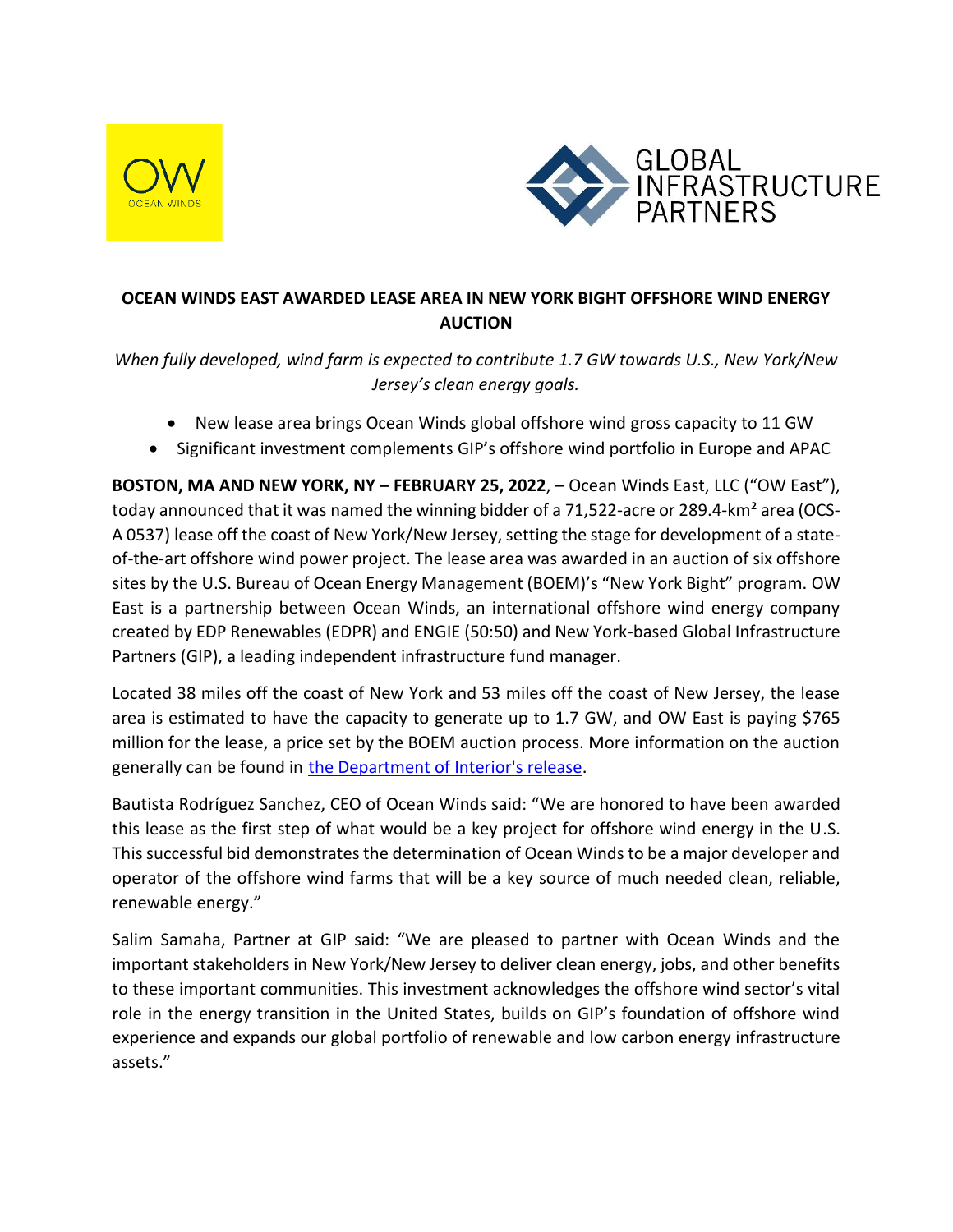Ocean Winds North America CEO Michael Brown said: "Ocean Winds is committed to helping the U.S. reach its offshore wind energy target of 30 GW of installed capacity by 2030. Ocean Winds East is now in a position to help meet both that goal and the complementary mandates and goals in New York/New Jersey."

Brown added, "The deep experience that Ocean Winds can draw upon allows us to develop a project in the New York Bight safely for both people and the planet while creating jobs and economic development."

New York's Climate Leadership and Community Protection Act has, since its enactment in 2019 required the Empire State to, among other climate goals, develop 9,000 MW of offshore wind energy by 2035. Similarly, in February 2020 New Jersey Governor Phil Murphy announced an offshore wind solicitation schedule to meet its 7,500 MW offshore wind goal by 2035 – a goal which would power more than 3.2 million homes and meet fifty percent of the state's electric power need. Both states have taken deep and serious action to meet these obligations, causing Ocean Winds, GIP and other offshore wind market participants to respond with significant investment.

Rodríguez added, "We are very excited to partner with GIP on this project, they bring both financial strength as well as critical experience in renewable energy projects and infrastructure investment. The value they bring will ensure a project that is developed under the highest standards and with quality as its foundation."

US BOEM's auction of the New York Bight lease areas began on Wednesday, February 23 and after 63 rounds was completed on Friday, February 25. The total amount paid for the six lease areas was \$4.38 billion, including Ocean Winds East's successful bid of \$765 million for lease area OCS-A 0537.

## **About Ocean Winds**

Ocean Winds (OW) is an offshore wind energy joint venture owned 50:50 by EDP Renewables and ENGIE. Both companies believe that offshore wind is becoming an essential part of the global energy transition, which will lead to rapid growth in the sector and increased competitiveness. They have therefore included their entire portfolio of existing and ongoing offshore projects in the new company.

OW has a strategic advantage and a privileged position to play a leading role in the offshore market. EDPR and ENGIE have combined their offshore wind assets and project portfolio in OW, starting with a total of 1.5 GW under construction and 4 GW under development, with a target of 5-7 GW of projects in operation or under construction and 5-10 GW in advanced stages of development by 2025.

OW, headquartered in Madrid, currently has a presence in 8 countries and is mainly targeting markets in Europe, the United States and selected geographies in Asia, where most of the growth is expected to come from. For more information, visi[t https://www.oceanwinds.com.](https://www.oceanwinds.com/)